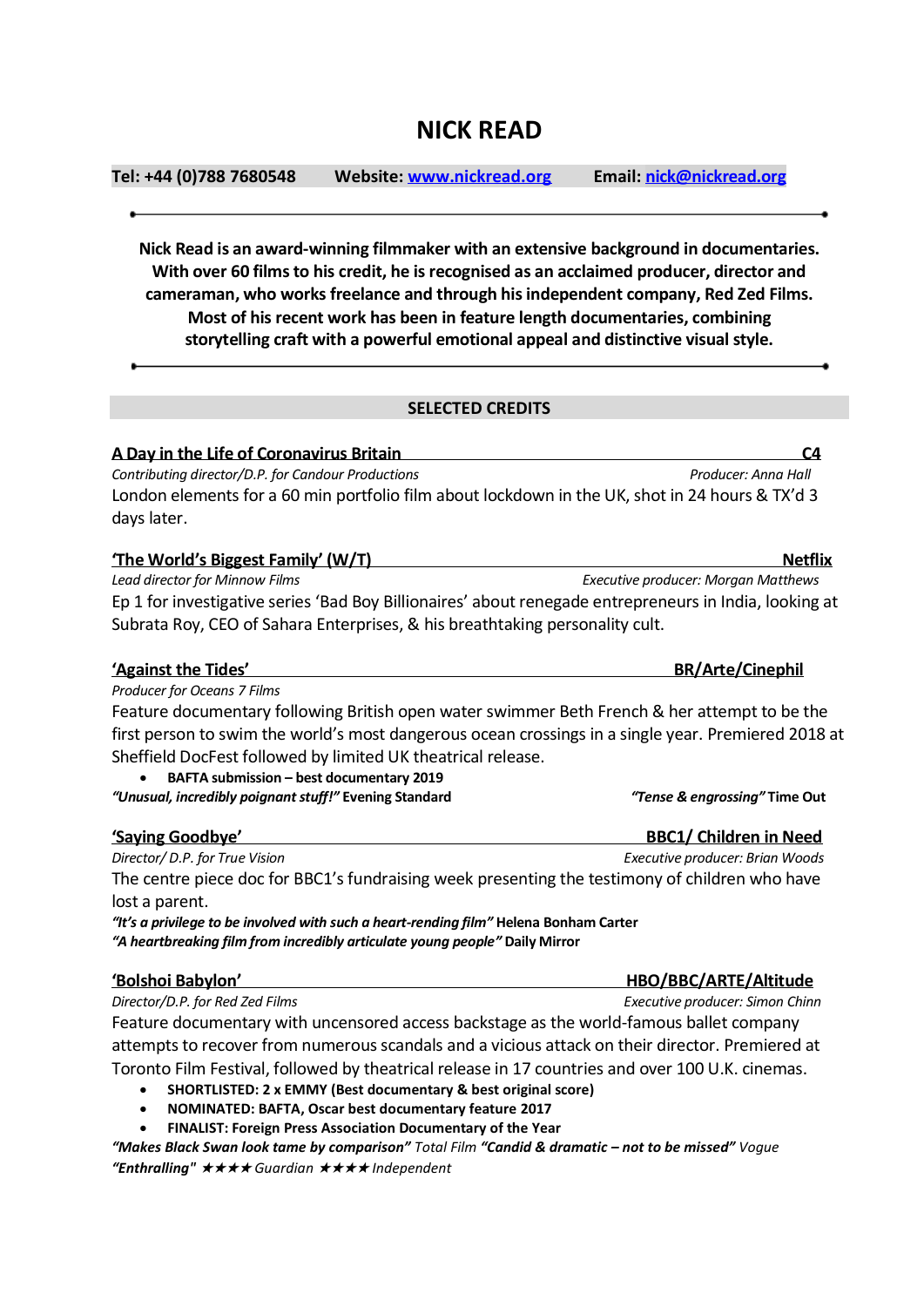## **'The Traffickers' Fusion/ Netflix**

### *Lead director/ D.P. for Lightbox Executive producer: Simon Chinn*

Lead director for investigative series about black markets led by award winning journalist Nelafur Hedayat. This episode looks at the illegal international trade in rhino horns.

- **NOMINATED: EMMY best series 2017**
- **WINNER: AIB International Affairs Award**
- **WINNER: Asian Media Awards**

## **'The Condemned' BBC Storyville**

*Director/D.P for Red Zed Films/ 24\_doc Producer: Mark Franchetti* Unique access to a prison for serial killers & murderers in the dark heart of Russia. Feature documentary premiered at Moscow Film Festival, then over 20 festival screenings.

- **FINALIST: Grierson Best Documentary 2015**
- **WINNER: GTC award of Excellence for camerawork**

*"Compulsive and staggeringly well crafted… a masterpiece"* The Film Corner *"One of the most intense and exquisitely crafted documentaries I've seen"* Cinephobia *"Greatly affecting…. Beautiful work"* Walter Murch

## **'The Wrestlers of Dagestan' Vice/ HBO**

*Director/D.P. for Red Zed Films*  Dagestan's young Muslims are being drawn into a dirty, secret war with the Kremlin. Wrestling offers them the only way out.

| 'Walking Wounded: Return to the Frontline' |  |
|--------------------------------------------|--|
|                                            |  |

*D.P. for Minnow Films P/D: Siobhan Sinnerton* Photographer & triple amputee Giles Duley undertakes his first photographic assignment since his injuries, returning to Afghanistan

- **WINNER: AIB Best contemporary documentary/ Foreign Press Documentary of the Year**
- **NOMINATED: Grierson Award Best Documentary on Contemporary Theme**

## **'Letting Go' BBC1**

*Co-director/ D.P. for October Films Executive producer: Denman Rooke* How do parents of disabled teenagers cope when their children leave home? Rosa Monkton investigates

• **WINNER: Creative Diversity Network Best Factual Programme 2012**

*"The most moving documentary I have seen on British television… it challenged my preconceptions and alerted me to everyday horrors and heroism"* I magazine

*"Without question the documentary of the week, Worthy of an award."* Observer

## **'The Return of the Lost Boys' BBC2**

Producer/ director/ D.P. for October Films **Executive producer: Denman Rooke** Executive producer: Denman Rooke

Former child soldiers & refugees of Sudan's civil war return home to witness independence

• **NOMINATED: GTC Award of excellence/One World Media Awards 2012**

*"With Europe still in crisis, get some perspective by watching this. A sterling reminder that the world is bigger than the Eurozone"* GQ

| 'Britain's Street Kids' |  |
|-------------------------|--|
|                         |  |

*Producer/ director/ D.P. for True Vision Executive producer: Brian Woods*

A raw & intimate portrait of 3 runaway children shot over 6 months *["For anyone currently ruminating on ideas of social fairness, this](http://www.guardian.co.uk/tv-and-radio/2010/oct/30/grace-dent-tv-od) is beautifully illuminating"* Guardian

*["A Dispatches about teenage homelessness couldn't come at a more pertinent time"](http://truevisiontv.com/themes/truevisiontv/uploads/films/film_reviews/Time_Out2.pdf)* Time Out

 $\mathfrak{D}$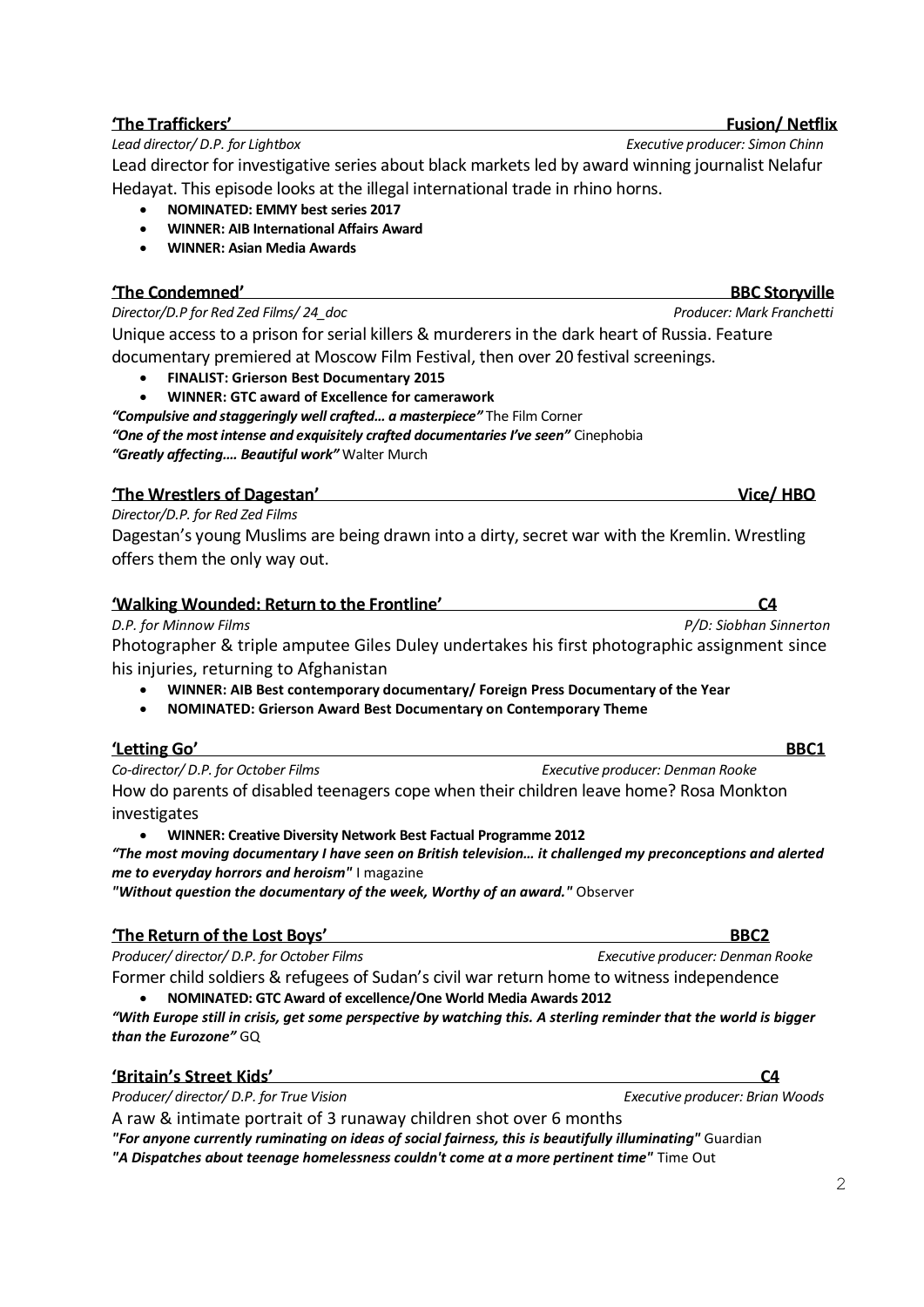| <b>BAFTA NOMINATED: Best photography</b><br>"If the movie was shocking but uplifting, the real life documentary is every bit as affecting" Krishnan Guru-Murthy<br>"Reveals the brutal reality of life in the slums of Mumbai. A deeply moving portrait" TV Guide |                                               |
|-------------------------------------------------------------------------------------------------------------------------------------------------------------------------------------------------------------------------------------------------------------------|-----------------------------------------------|
| 'The Berlusconi Show'                                                                                                                                                                                                                                             | BBC <sub>2</sub>                              |
| Producer/director/D.P. for Blakeway                                                                                                                                                                                                                               | Executive producer: Fiona Stourton            |
| An immersive, tongue in cheek investigation of the flamboyant Italian premier                                                                                                                                                                                     |                                               |
| when it's all presented together, you're left with your jaw on the floor  extraordinary, fascinating and "<br>worrying, all at the same time" The Guardian                                                                                                        |                                               |
| 'Return to Tiananmen Square'                                                                                                                                                                                                                                      | <b>BBC 2</b>                                  |
| Producer/director/DP for BBC N&CA                                                                                                                                                                                                                                 | Executive producer: Louise Norman             |
| Travelling undercover, Kate Adie recalls her experiences in the 1989 massacre and meets other<br>eyewitnesses                                                                                                                                                     |                                               |
| "critically essential viewing" On the Box<br>NOMINATED: Amnesty Media Award + One World Media                                                                                                                                                                     | "a welcome hour of brain and balls" The Times |
| 'The Iraq War by Numbers'                                                                                                                                                                                                                                         | <b>ITV1/AJE</b>                               |
| Producer/ director/ DP for Mentorn Media                                                                                                                                                                                                                          | Executive producer: Sam Collyns               |
| Rageh Omaar returns to Baghdad, and finds the shocking stories behind the statistics<br><b>SHORTLISTED: RTS International Current Affairs</b>                                                                                                                     |                                               |
| 'Britain's Most Wanted'                                                                                                                                                                                                                                           | BBC <sub>2</sub>                              |
| Producer/director/DP for Mentorn Media                                                                                                                                                                                                                            | Executive producer: George Carey              |
| Andrei Lugovoi – the man charged with the polonium poisoning of Litvinenko – revealed.<br>SHORTLISTED: RTS International Current Affairs + FPA TV Story Of Year                                                                                                   |                                               |
| 'The Second Wife'                                                                                                                                                                                                                                                 | BBC <sub>2</sub>                              |
| Producer/director/DP for BBC                                                                                                                                                                                                                                      | Executive producer: Karen O'Connor            |
| A powerful exposé of polygamy inside Turkey's Kurdish communities, & the suffering it causes.                                                                                                                                                                     |                                               |
| <b>SHORTLISTED: Rory Peck Trust Award - Features</b>                                                                                                                                                                                                              |                                               |
| 'Inside Israel's Jails'                                                                                                                                                                                                                                           | <b>BBC2/CBS 60 Minutes</b>                    |
| Producer/ director/ D.P. for Raw TV                                                                                                                                                                                                                               | Executive producer: Dimitri Doganis           |
| A unique insight and access into Israel's maximum security jails & the Palestinian inmates<br>WINNER: TV STORY OF THE YEAR - FOREIGN PRESS ASSOCIATION 2005                                                                                                       |                                               |
| WINNER: BEST JOURNALIST OF THE YEAR - FOREIGN PRESS ASSOCIATION                                                                                                                                                                                                   |                                               |
| <u>'Indira Gandhi – The Killing of Mother India'</u>                                                                                                                                                                                                              | <b>BBC2/4</b>                                 |
| Producer/director/D.P. for BBC                                                                                                                                                                                                                                    | Executive producer: Richard Klein             |
| A documentary feature looking at the iconic Prime Minister's life & times - a Greek tragedy set in<br>the Indian subcontinent                                                                                                                                     |                                               |
| "an excellent documentary dripping with atmosphere. Shot as a thriller, it is packed with detail about this iconic<br>figure" The Sunday Telegraph                                                                                                                |                                               |
| SHORTLISTED: GRIERSON AWARD FOR BEST SINGLE DOCUMENTARY                                                                                                                                                                                                           |                                               |

## **The Slumdog Children of Mumbai'**<br> **Producer/ director/ D.P. for True Vision**<br> **Executive producer: Brian Woods** *Producer/ director/ D.P. for True Vision*

The story of 4 kids in the streets and slums of Mumbai told in pure ob-doc style over 3 months

- **WINNER: Rory Peck (Sony Impact Award) 2010**
- **WINNER: Prague International Film Festival: Audience award**
- **BAFTA NOMINATED: Factual director**

|  | 'The Iraq War by Numbers' |
|--|---------------------------|
|  |                           |

# 3